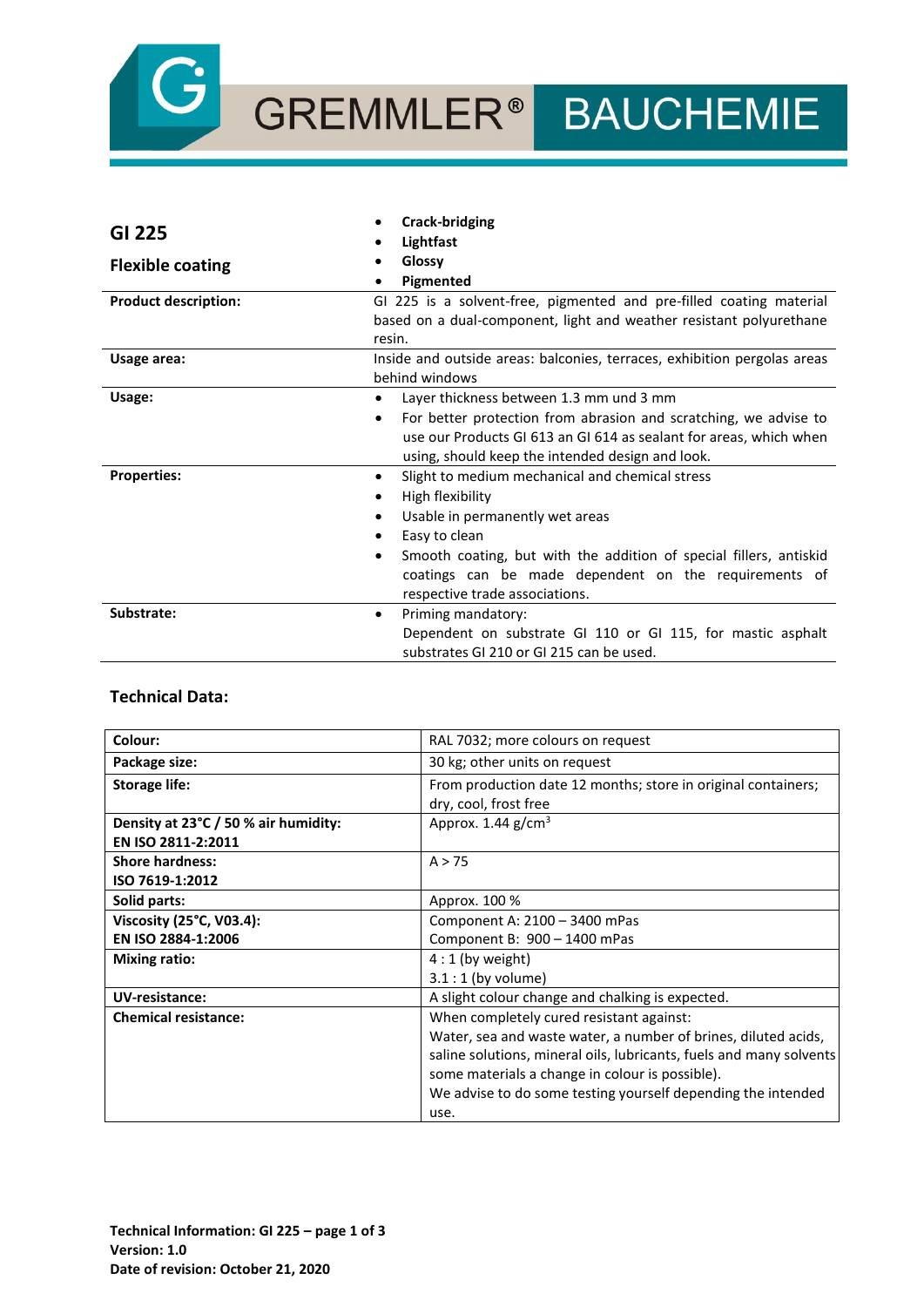# **Processing data:**

| <b>Material usage:</b>                     | 1.5 kg/m <sup>2</sup> /mm layer thickness                       |
|--------------------------------------------|-----------------------------------------------------------------|
|                                            | Minimum layer thickness: 1.3 mm                                 |
|                                            | Recommendation: $2.0 - 2.5$ kg/m <sup>2</sup>                   |
|                                            | These values are dependent on how the product is processed      |
|                                            | and on the substrate. The values are therefore only for a rough |
|                                            | estimate.                                                       |
| Processing time (50 % air humidity):       | 15 – 20 minutes (30 °C)                                         |
|                                            | $30 - 40$ minutes (20 °C)                                       |
|                                            | 60 – 80 minutes (10 °C)                                         |
| Revision time: (50 % air humidity):        | Min. $6 - 8$ hours, max. 12 hours at 30 °C                      |
|                                            | Min. 12 - 16 hours, max. 24 hours at 20 °C                      |
|                                            | Min. 24 - 36 hours, max. 48 hours at 10 $^{\circ}$ C            |
| Curing time (complete mechanical stress at | 3 days (30 °C)                                                  |
| 50 % air humidity):                        | 7 day (20 °C)                                                   |
|                                            | 10 days (10 °C)                                                 |
| <b>Processing temperature:</b>             | $10 - 30 °C$                                                    |

# **Processing:**

| Preparation of the substrate:<br>$\bullet$<br>$\bullet$<br>$\bullet$ | Substrate must be dry, clean, rough, stable and free of separating<br>substances like oil, fats etc.<br>Coating takes place on a prepared and primed substrate.                                                                                                                                                                                          |
|----------------------------------------------------------------------|----------------------------------------------------------------------------------------------------------------------------------------------------------------------------------------------------------------------------------------------------------------------------------------------------------------------------------------------------------|
| $\bullet$                                                            | Within the revision time, the coating can be applied directly onto the<br>prepared and primed substrate. If the revision time is exceeded, the<br>surface must be broadcasted with fire-dried Quartz-sand or,<br>otherwise this area must be prepared by grinding after curing for the<br>next layer.                                                    |
| Tools:<br>$\bullet$                                                  | Trowel, triangular toothed blades or similar                                                                                                                                                                                                                                                                                                             |
| Mixing:<br>$\bullet$<br>٠<br>$\bullet$                               | Pour the curing agent completely into the resin compound.<br>Mix intensively with slow turning mixer (we advise a double-stirrer<br>with the stirring units turning the opposite direction to each other).<br>Fill into another vessel and mix again.                                                                                                    |
| $\bullet$<br>٠                                                       | Before applying to the substrate make sure to have an even and<br>smear-free mixture.<br>It is not advised to fill up with quartz sand.                                                                                                                                                                                                                  |
| <b>Application:</b><br>$\bullet$<br>$\bullet$                        | The product is to be poured onto the prepared area and evenly spread<br>across the surface with a scraper preferably with triangular toothed<br>blades.<br>If necessary deaeration can be made by use of a spiked roller. In case                                                                                                                        |
|                                                                      | of perturbations arising from the substrate the coating indeed has to<br>be deaerated.                                                                                                                                                                                                                                                                   |
| $\bullet$                                                            | In case of bigger areas care must be taken to work on in time in order<br>to minimize overlapping traces and colour differences.                                                                                                                                                                                                                         |
| <b>Processing conditions:</b><br>٠<br>$\bullet$<br>$\bullet$         | The material, air and ground temperature must be between 10 °C and<br>30°C during the processing, installation and curing time.<br>The substrate temperature must be at least 3 °C above the dew point.<br>The air humidity should not be above 80% at any time. The application<br>should take place when temperature is at a constant or falling value |
|                                                                      | to avoid blisters because of the extension of air underneath the<br>ground. It is important to keep an eye on the venting during and after<br>the application. The area must be protected from any direct water<br>contact during the whole curing time.                                                                                                 |

**Technical Information: GI 225 – page 2 of 3 Version: 1.0 Date of revision: October 21, 2020**